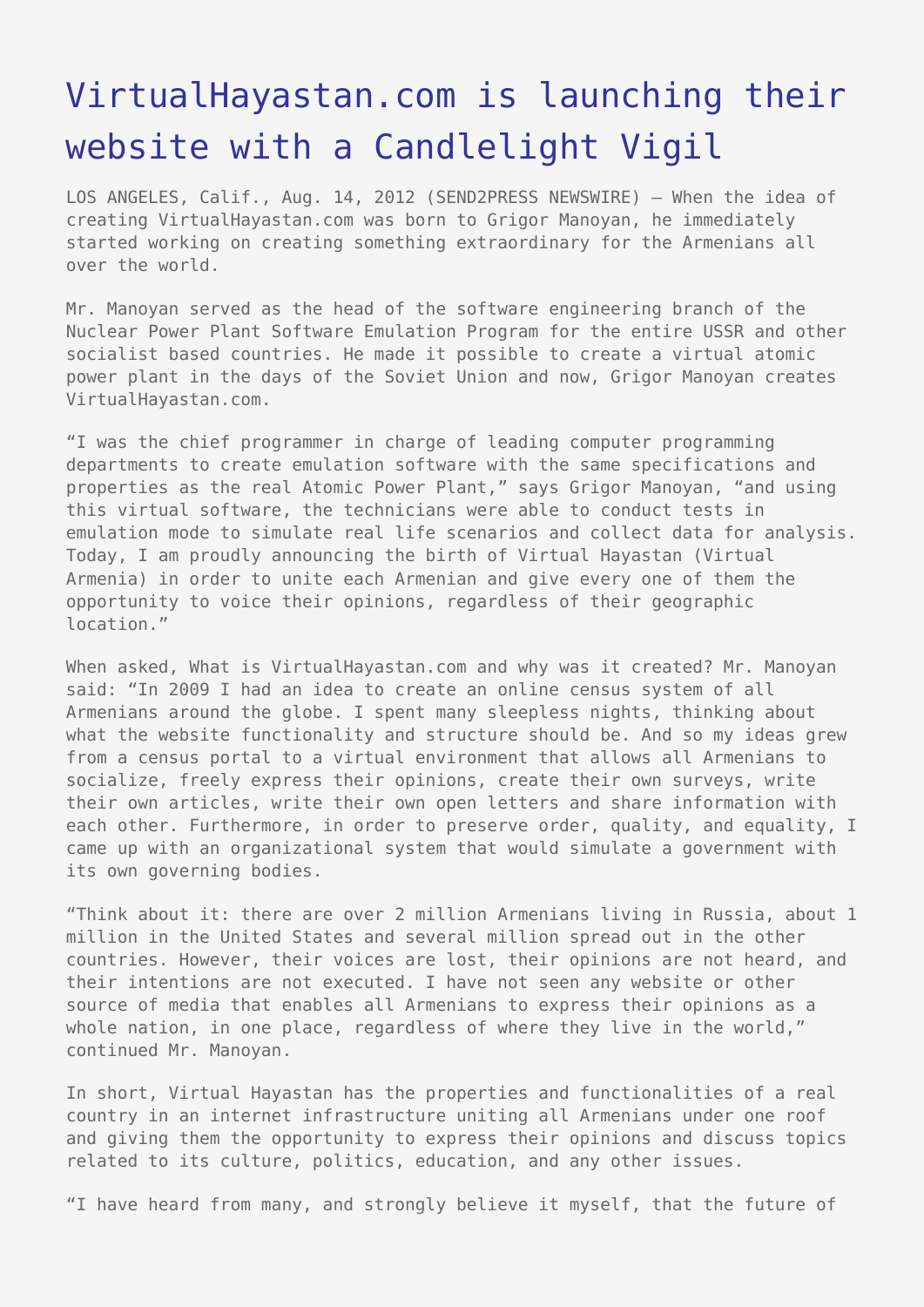the Armenians lies in their unity and VirtualHayastan.com was created for that purpose and to achieve this unity," said Mr. Manoyan.

He concluded by saying: "I would like to thank all of our Virtual Hayastan staff and contributors with all my heart, since it would not have been possible to complete this phase of our project without them. This project is not a one man's job and the future phase of the infrastructure development will largely depend on the growing number of participants."

Virtual Hayastan may be accessed by going to http://www.virtualhayastan.com web address. The website launch is also dedicated to Vahe Avetyan, who tragically passed away recently due to the violent incident at Harsnakar Complex in Yerevan, Armenia. Virtual Hayastan staff was deeply moved by Vahe's story and decided to carry a virtual candlelight vigil in his memory. Any Virtual Hayastan visitor may light a candle in his memory and express their opinions regarding the tragedy.

For more information, contact Virtual Hayastan at (323) 828-5241.

News issued by: Virtual Hayastan



Send2Press® Newswire

Original Image: https://www.send2press.com/wire/images/12-0813-virtualhms\_72dpi.jpg

## # # #

Original Story ID: 2012-08-0814-002 (8097) :: VirtualHayastan-com-is-launching-theirwebsite-with-a-Candlelight-Vigil\_2012-08-0814-002

Original Keywords: Grigor Manoyan, Virtual Hayastan, VirtualHayastan.com, Yerevan Nights Radio, Aermenian people, social network, online, portal, internet, Virtual Armenia, Vahe Avetyan, Grigor Manoyan, Armenia, armdialog Virtual Hayastan Los Angeles California LOS ANGELES, Calif.